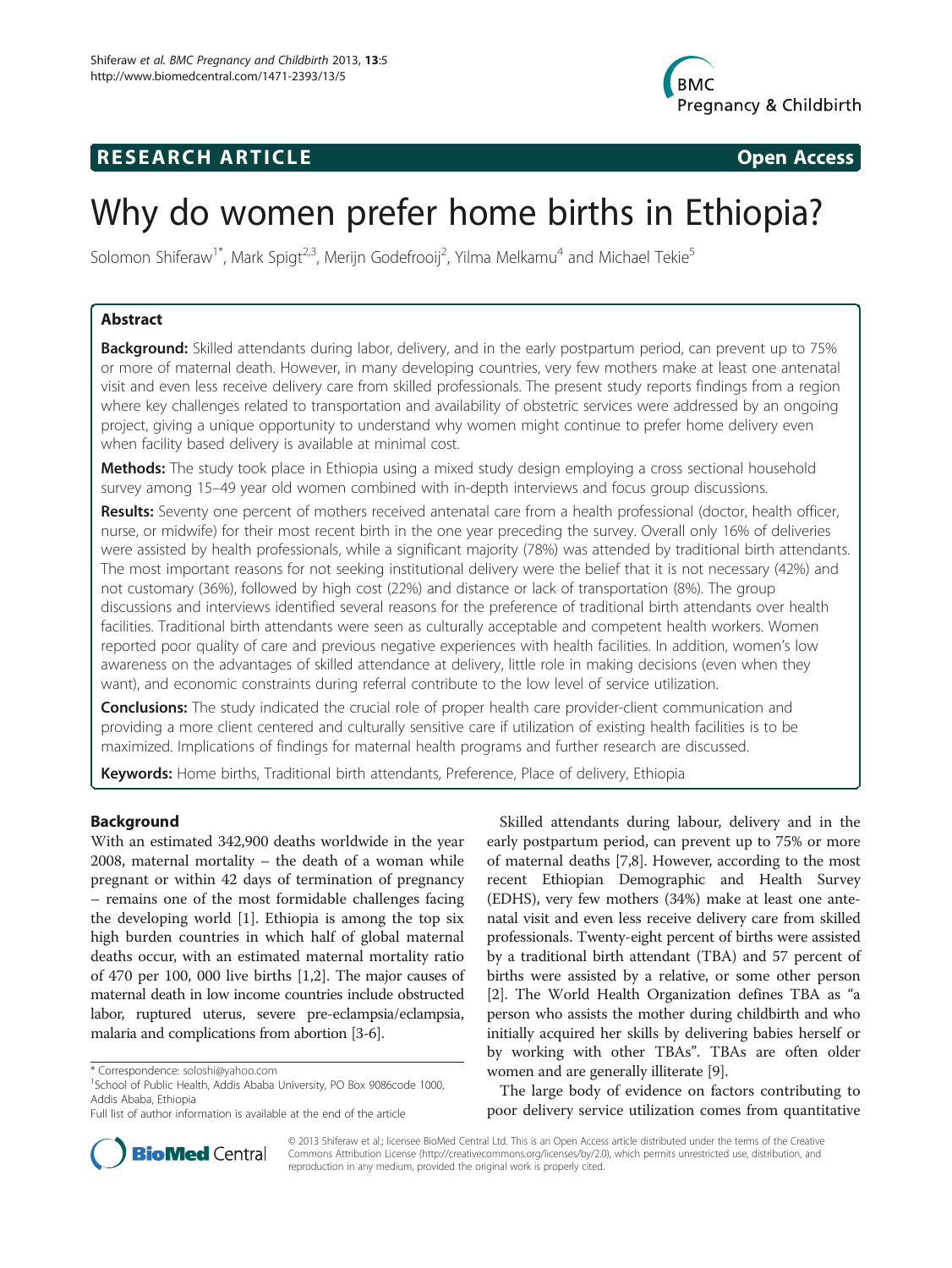studies, which consistently report physical and financial barriers as well as low social status of women as important barriers [\[10-13](#page-8-0)].

Many low income countries aim to decrease maternal mortality through implementing multifaceted interventions, including improved access to emergency obstetric services [[14](#page-8-0)]. However, there are instances where hospitals with trained professional staff exist, and yet maternal mortality remains unacceptably high [[15](#page-8-0)] indicating the mere availability of obstetric services does not necessarily result in better maternal health [\[16,17\]](#page-8-0).

Although there is recognition that responsiveness of care could be an important determinant of maternal mortality, there is little empirical evidence on the extent and importance of such factors in many low income countries. Responsiveness of care usually includes respect towards the patient as reflected by the degree to which the health system is sensitive to patients' dignity, confidentiality, and autonomy as well as the level of attention given to clients (promptness, quality of environment, access to social assistance and free choice of provider) [\[18\]](#page-8-0).

The present study reports findings from Ethiopia, where Key challenges related to transportation and availability of obstetric services were addressed by an ongoing project [[19](#page-8-0)], giving a unique opportunity to understand why women might continue to prefer home delivery even when facility based delivery is available at minimal cost. In this paper we report on the barriers to health facility delivery identified in a setting where finance and distance play lesser roles, with the aim of providing clear directions for future intervention programs in similar circumstances.

## **Methods**

#### Setting

The study took place in a predominantly rural area (Kembatta-Tembaro) in Ethiopia. The area has an estimated total population of 1,266,275 people at the time of the study. There were 11 Health centers (9 public, 2 Non Governmental Organization), 126 Health Posts and 13 private clinics (medium and small including drug stores) within the area. A health center is a midlevel health facility catering for a population of approximately 25,000 while a health post is the smallest publicly owned health facility serving up to 5,000.

Worth to note is the fact that the study was conducted around a health facility which was upgraded to provide comprehensive emergency obstetric care to the surrounding population. Specifically, the renovated health center had an experienced obstetrician-gynecologist and an ambulance that provided 24 h service either free or at minimal charge which was made available through a project support [\[19\]](#page-8-0). The Health center has 15 nurses (including one midwife), one public health officer, one laboratory and pharmacy technician, one anesthetist, one pediatrician and a Gynecologist/obstetrician. Most health centers in Ethiopia (including those around the study area) are staffed by health officers, nurses/ midwives and laboratory and pharmacy technicians and generally have no specialists in Gynecology/obstetrics or pediatrics.

#### Study design and sampling

The study used a mixed study design employing a cross sectional household survey among 15–49 year old women combined with qualitative approaches (in-depth interviews and focus group discussions (FGDs)). The quantitative survey employed a cluster sampling scheme selecting representative samples from each of the three districts using the probability proportional to sample (PPS) technique. Key informants and focus group discussion participants were selected purposively and saturation of information was used to decide on adequacy of the samples. The study got ethical clearance from the respective Health Bureau, and informed verbal consent was obtained from all participants.

#### Study participants and survey instruments

A pre-tested structured questionnaire developed in the local language was used to collect information on awareness about and utilization of maternity care services (antenatal, delivery and postnatal) and reasons for not seeking delivery care. The questions were adapted from previous surveys [[2\]](#page-8-0).

Overall, a total of three focus group discussions were conducted. The discussions involved three separate groups with women, men and community health workers who opted for institutional or home delivery for the most recent births. As shown in Table [1,](#page-2-0) a total of 23 people participated in the three focus group discussions. Additionally, in-depth interviews were held with six health care providers (physician, nurses, and a health officer) and two TBAs.

The questions included, among others, issues affecting institutional delivery including how and who makes decisions regarding place of delivery, perceived barriers to skilled attendance at delivery, experiences in relation to the behavior and competency of the health care providers, satisfaction with quality of the service, as well as relationships between traditional birth attendants and the formal health system.

The study teams consisted of three graduate students in public health and 30 experienced enumerators who have completed at least 12 years of secondary education. The research teams participated in a two-days training session that included: study overview, ethical conduct of research, role play and pre-testing the study instruments.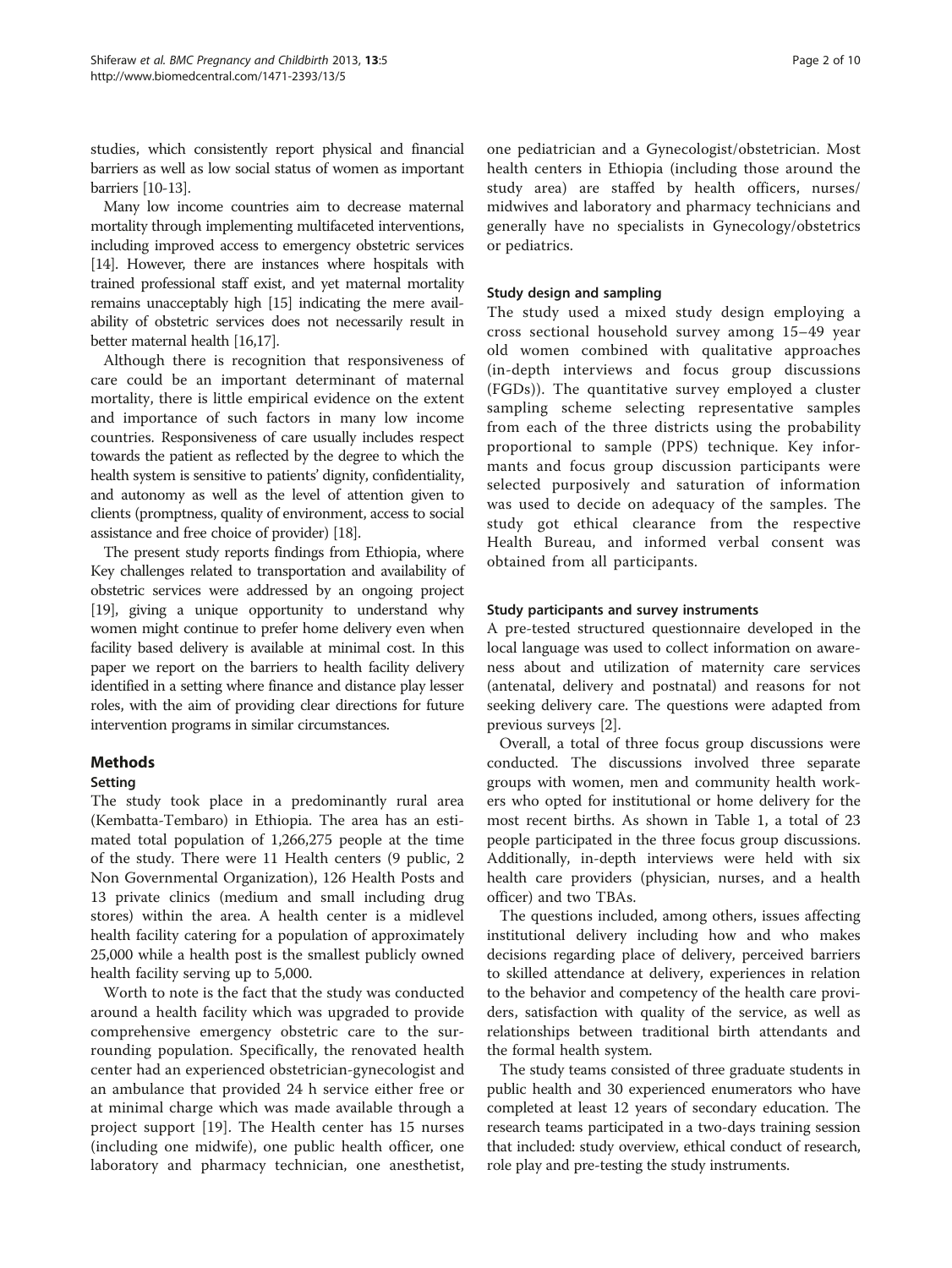|                                        | <b>Background characteristics</b>                |           |                             |  |  |  |
|----------------------------------------|--------------------------------------------------|-----------|-----------------------------|--|--|--|
| <b>Participant category</b>            | # of children (Mean, range)<br>Age (Mean, range) |           | # with recent home delivery |  |  |  |
| Community                              |                                                  |           |                             |  |  |  |
| Mothers - FGD - 8 participants         | 30(25, 35)                                       | 4.8(3, 7) | 4                           |  |  |  |
| Fathers - FGD - 8 participants         | 36 (28, 40)                                      | 6.2(1, 9) | 4                           |  |  |  |
| Community health workers/professionals | Type (number)                                    |           | Gender                      |  |  |  |
| Volunteer community health workers     | $FGD - 7$ participants                           |           | 3 females                   |  |  |  |
| Traditional Birth Attendants           | Interviews - 2 participants                      |           | 2 females                   |  |  |  |
| Midwife/nurse/health officer           | Interviews (4 nurses; 1 health officer)          |           | 4 females                   |  |  |  |
| Gynecologist-Obstetrician              | Interview $-1$ participant                       |           | 1 male                      |  |  |  |

#### <span id="page-2-0"></span>Table 1 Characteristics of participants in focus group discussions and in-depth interviews

#### Data analyses

Interviewers took extensive notes, in addition to tape recording and transcribing the interviews. The transcripts were reviewed by the research team. All FGDs and in-depth interviews were translated into English by the research assistants who led the interviews/ discussions. Qualitative data were analyzed through thematic analysis using OpenCode software [\[20,21](#page-8-0)]. Coding of the transcriptions line by line was done by the Principal Investigator and the second co-author who had previous research experience in maternal health and qualitative data analysis. In many instances, verbatim quotations (sometimes slightly modified from the original translation to make the English more understandable) are used to illustrate responses on relevant issues and themes.

#### Results

#### Maternity service utilization

A total of 909 women in the age group 15–49 years participated in the household survey. As Table 2 shows, the majority of respondents was married (75%), less than 30 years of age (54%) with only primary level of education (50%).

Seventy one percent of mothers received antenatal care from a health professional (doctor, health officer, nurse, or midwife) at least once for their most recent birth in the one year preceding the survey. On average, pregnant women made 3 antenatal care visits. As shown in Table [3](#page-3-0), the overwhelming majority of births (84%) in the one year preceding the survey were delivered at home. The proportion of mothers delivering at home did not differ significantly by educational status or household decision making capacity, though women with at least secondary education were more likely to deliver in an institution (p-value > 0.05). Women who reported that they were able to decide about household expenditure by themselves or jointly with their husbands were also slightly more likely to deliver in a health facility, though this was not statistically significant  $(p$ -value  $> 0.05$ ).

Overall only 16% of deliveries were assisted by health professionals, while a significant majority (78%) was attended by traditional birth attendants. As showed in Table [3](#page-3-0), Health Extension Workers (HEWs) attend only a small percentage (2.4%) of deliveries. Health Extension Workers are female community health workers with one year training and work at local health posts providing a package of essential interventions to meet the community health needs at the village level. Two HEWs are assigned in each village (which on average has 1000 households) and are assisted by voluntary community health workers who are expected to serve 50 households.

Births to younger mothers (less than 30) and those with a higher level of education were more likely to be assisted by trained health professionals. Women who

#### Table 2 Socio-demographic profile of respondents, Kenbata-Tembaro zone, Southern Ethiopia

| <b>Characteristics</b>  | <b>Number</b> | Per cent |  |
|-------------------------|---------------|----------|--|
| Age                     |               |          |  |
| $15 - 29$               | 488           | 53.7     |  |
| 30-39                   | 321           | 35.3     |  |
| 40-49                   | 100           | 11.0     |  |
| <b>Education status</b> |               |          |  |
| No formal education     | 313           | 34.4     |  |
| Primary                 | 450           | 49.5     |  |
| Secondary and above     | 146           | 16.1     |  |
| <b>Marital status</b>   |               |          |  |
| Married                 | 680           | 74.8     |  |
| Divorced                | 4             | 0.4      |  |
| Widowed                 | 25            | 2.8      |  |
| Separated               | 5             | 0.6      |  |
| Never married           | 195           | 21.5     |  |
| <b>Total</b>            | 909           | 100      |  |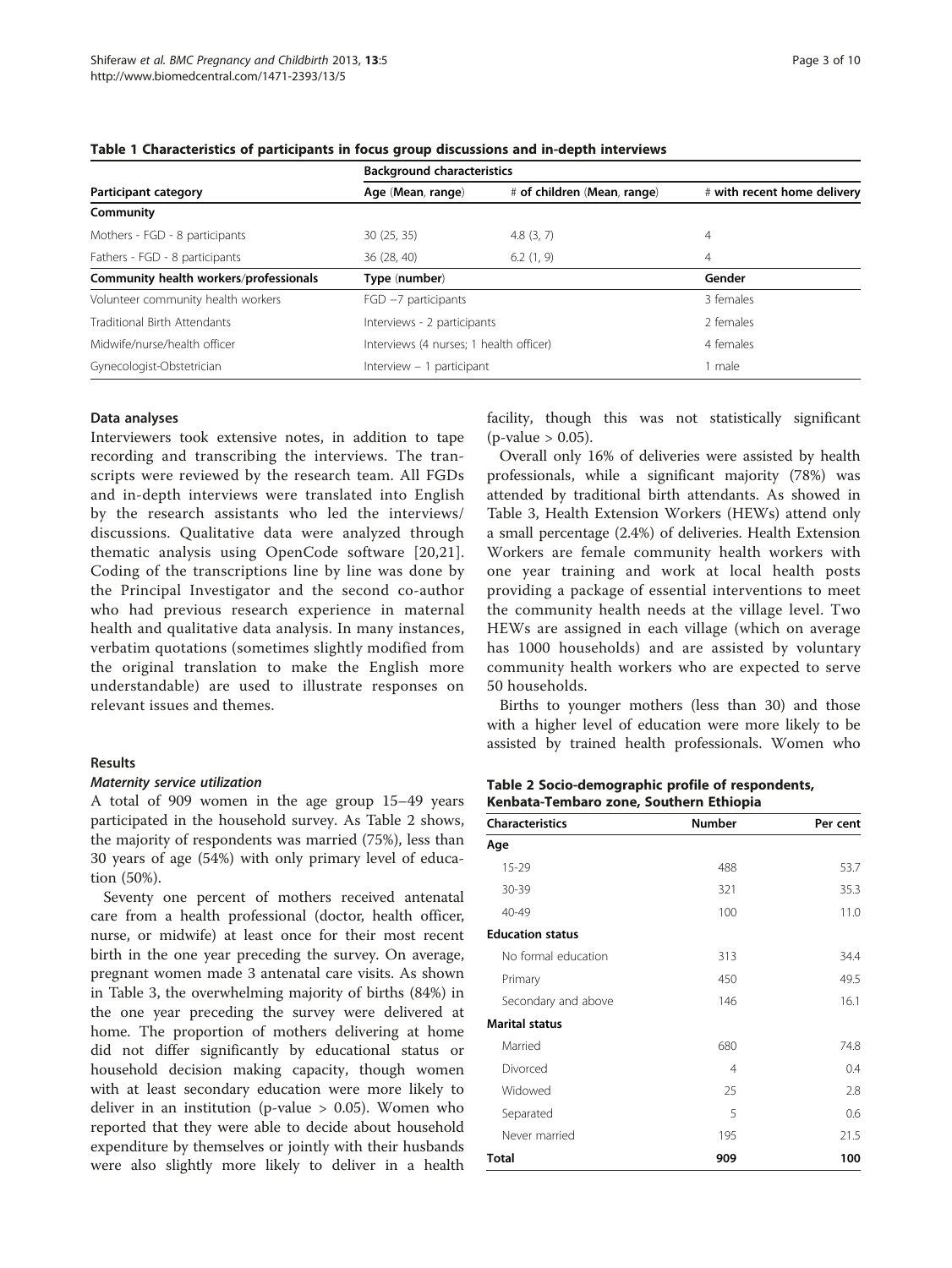| <b>Characteristics</b>                 | Place of delivery |                      | $P -$ | <b>Health</b> | <b>Type of Professionals</b> |        | $P -$          | <b>Total</b> |     |
|----------------------------------------|-------------------|----------------------|-------|---------------|------------------------------|--------|----------------|--------------|-----|
|                                        | Home              | <b>Institutional</b> | value | professional  | TBA*                         | HEWs** | No one         | value        |     |
| Age                                    |                   |                      |       |               |                              |        |                |              |     |
| $15 - 29$                              | 81.9              | 18.1                 | 0.58  | 18.9          | 76.5                         | 3.0    | 1.5            | 0.49         | 132 |
| $30 - 39$                              | 86.8              | 13.2                 |       | 13.6          | 78.6                         | 1.9    | 5.8            |              | 103 |
| 40-49                                  | 83.3              | 16.7                 |       | 16.7          | 83.3                         | 0.0    | 0.0            |              | 12  |
| <b>Educational status</b>              |                   |                      |       |               |                              |        |                |              |     |
| No formal education                    | 84.1              | 15.9                 | 0.37  | 13.2          | 75                           | 5.9    | 5.9            | 0.10         | 68  |
| Primary                                | 85.5              | 14.5                 |       | 15.9          | 80.8                         | 1.3    | 2              |              | 151 |
| Secondary and above                    | 75.0              | 25.0                 |       | 28.6          | 67.9                         | 0      | 3.6            |              | 28  |
| Decision on household expenses (n=239) |                   |                      |       |               |                              |        |                |              |     |
| Respondent                             | 85.7              | 14.3                 | 0.19  | 14.3          | 85.7                         | 0      | $\overline{0}$ | 0.79         | 7   |
| Husband                                | 87.9              | 12.1                 |       | 14.4          | 77.5                         | 3.6    | 4.5            |              | 111 |
| Jointly                                | 79.2              | 20.8                 |       | 19.8          | 76                           | 1.7    | 2.5            |              | 121 |
| Total                                  | 84.0              | 16.0                 |       | 16.6          | 77.7                         | 2.4    | 3.2            |              | 247 |

<span id="page-3-0"></span>Table 3 Percentage distribution of births in the last one year preceding the survey by type of professionals and place of delivery, according to background characteristics

\* - Traditional Birth Attendant \*\* - HEWs - Health Extension Workers.

reported to make joint decisions on household expenses were more likely to have skilled attendance at delivery compared to women who reported that their husbands (or by themselves) make such decisions (20% versus 14% respectively). However, the associations between education and women's decision making capacity and delivery by health professionals were not statistically significant  $(p$ -value  $> 0.05$ ).

#### Reasons for preferring home delivery

Women who gave birth outside health institutions were asked whether any of the following factors might be concerns; obtaining money for the service fee, distance to a health facility or lack of transportation, getting permission from husband/family to go for treatment, trust in service quality, belief that it may not be necessary or customary. Figure 1 shows that the most important reasons for not seeking institutional delivery are the belief that it is not necessary (42%) and not customary (36%),

followed by high cost (22%) and distance or lack of transportation (8%).

#### Findings from focus group discussions and in-depth interviews

As shown in Table [4,](#page-4-0) recurring themes that evolved from the group discussions and interviews were related to perception of traditional birth attendants as culturally acceptable and competent health workers, perceived quality of care and previous negative experiences with health facilities, low awareness and less empowered women, as well as economic constraints during referral.

## Perception of TBAs as culturally acceptable and competent community health workers

Findings from the group discussions indicate that many families opt for traditional birth attendants as their first line of care for delivery unless they believe that labor is not normal. The fact that they are familiar and have

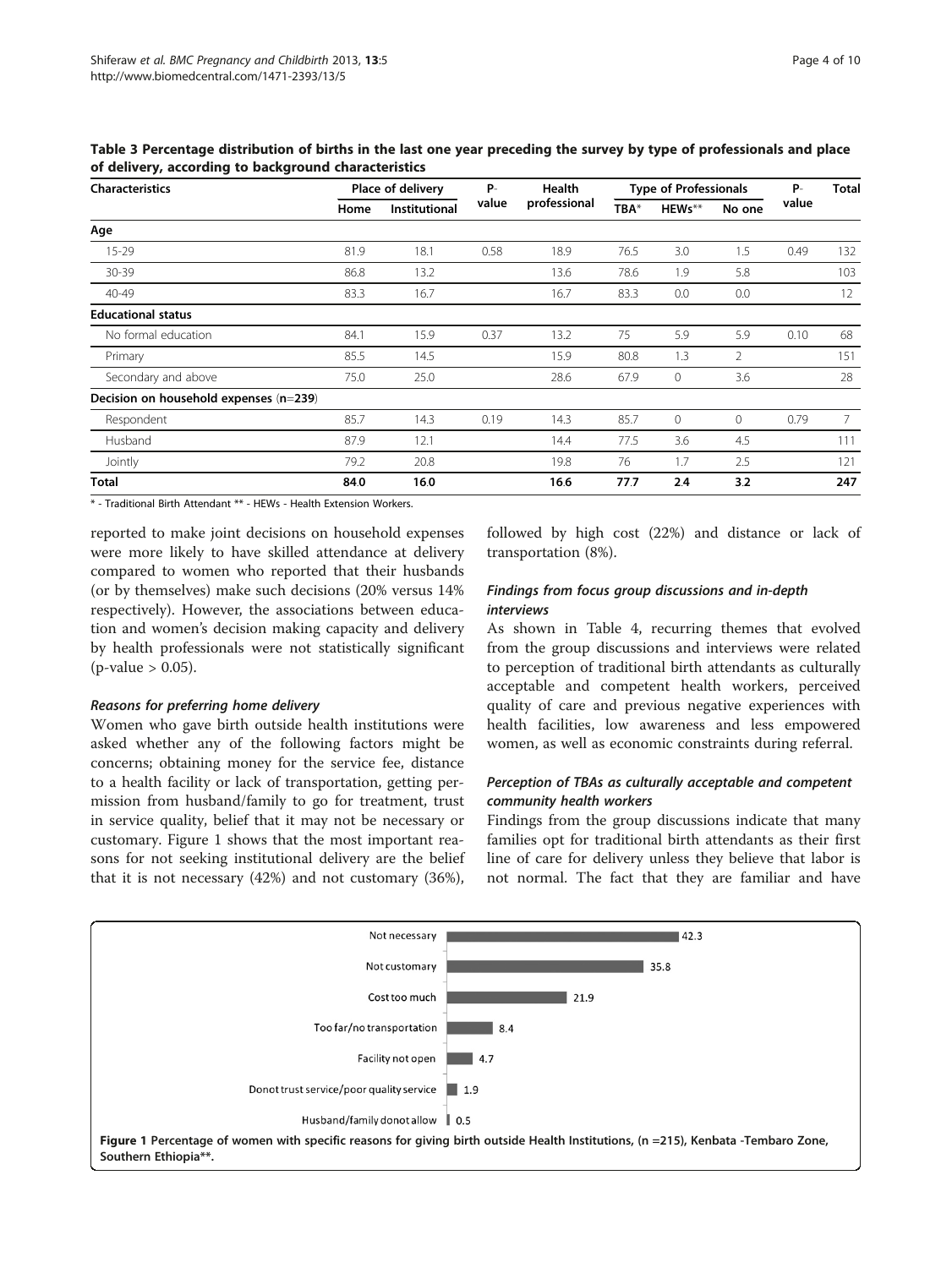<span id="page-4-0"></span>Table 4 Themes and sub-themes emanating from FGDs and in depth interviews about barriers to delivery in health facilities

| <b>Main themes</b>                                                | Sub themes                                                     |
|-------------------------------------------------------------------|----------------------------------------------------------------|
| 1. TBAs as culturally acceptable and<br>competent health workers  | Sensitive to customary practices                               |
|                                                                   | Ability of TBA to handle normal<br>deliveries                  |
|                                                                   | Income and incentives of TBAs                                  |
|                                                                   | Support from family members<br>during delivery                 |
| 2. Perceived quality of care and<br>previous negative experiences | Incompetent health workers                                     |
|                                                                   | Out of hours availability                                      |
|                                                                   | Health workers do not allow<br>cultural practices              |
|                                                                   | No attention for privacy and<br>psychosocial support           |
|                                                                   | Shortage of female health<br>workers                           |
| 3. Low awareness and less<br>empowered women                      | Believe skilled attendance is<br>unnecessary                   |
|                                                                   | Decision making by spouses,<br>relatives, and neighbors        |
| 4. Economic constraints during<br>referrals                       | Referral often inevitable which<br>entails additional expenses |
|                                                                   | Few adequately staffed and<br>equipped facilities nearby       |
|                                                                   | I imited finance to cater for<br>accommodation/medications     |

trust in the traditional birth attendants' ability to handle 'normal' deliveries was an important consideration in deciding place of delivery.

If my wife goes into labor, the first thing I would do is call a traditional birth attendant. If she (traditional birth attendant) believes that the labor can be managed at home, we will stay at home. We will go to a health center only if the traditional birth attendant says so. We have confidence in them. Hence I comply with whatever the traditional birth attendant tells me to do to save the life of my wife.

#### Male FGD participant 3

It is interesting to note that one of the reasons for preferring traditional birth attendants is the fact that mothers get the much needed support from their spouses and families' presence in home deliveries. Besides, some traditional birth attendants attend to some of the longstanding traditional practices which are rooted in the beliefs and cultures of the society (such as massaging the abdomen with butter and burying the placenta around home). Discussions with both mothers and fathers suggest that traditional birth attendants' approach fulfils the expectations of laboring mothers and their immediate families in a way the modern health system does not.

According to our tradition, the placenta should be buried around our home. It (the placenta) should by no means be thrown out everywhere. However, if mothers deliver in health facilities, the health professionals will not give us the placenta. Hence, most of us do not prefer to go to health facilities.

## Male FGD participant 7

Women prefer the traditional birth attendants than going to health facility because when they attend deliveries.... First, they will examine the abdomen of pregnant mothers and if they found out that the baby is not in the 'right position', they apply butter and do massage on the abdomen to bring the baby to its 'normal position' which facilitates smooth delivery.

## Female FGD participant 6

The interviews reflected that there is no clear relationship between traditional birth attendants and the formal health system. As the following quote shows, traditional birth attendants rely on the respect and trust earned from their communities through their service.

We don't have any relationship with health workers in health centers and health posts. They don't want us.... And we don't get any support from them. However, the community believes in us and that is our major source of support and motivation to continue the work we are doing.

## Traditional birth attendant 1

#### Perceived quality of care and previous experiences

Women who preferred to deliver at home indicated that some health professionals are not sensitive to their privacy and care little to give them psychological support when they need it most. As the following quote illustrates, families seem to value the more supportive and comfortable care that they get from traditional birth attendants.

I am afraid of delivering in a health facility. They [health professionals] don't allow my family members (who are the main source of psychological support and comfort) to accompany me in the labor ward. They leave us alone on the delivery couch and everybody who comes in and out of the delivery room watches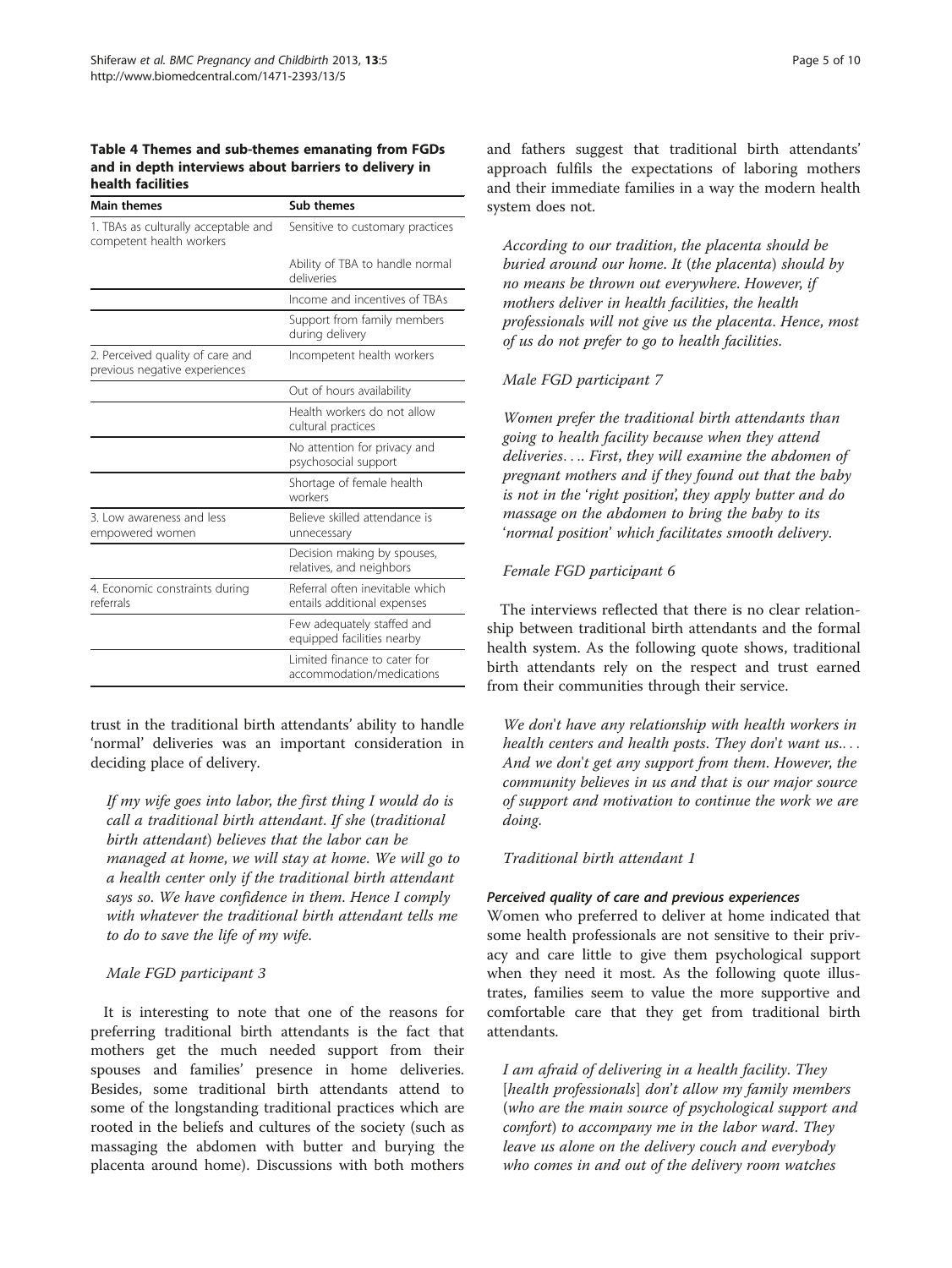our naked body which is quite embarrassing. We also get little respect from health workers. I won't have these problems if I go to a traditional birth attendant. I seek help from a health facility only as a last resort (.i.e., if I encounter difficulty to deliver in my home).

# Female FGD participant 2

Comments from group discussion participants point to concerns about quality of care at health facilities and the lack of confidence in health workers' ability to deal with pregnant and laboring mothers. Besides, many of the discussants mentioned that the health centers may not be open during nights and weekends.

My last child was born at home and I didn't take my wife to any health facility. This is because of what happened during her pregnancy check up. We were told that it was twin pregnancy which, to our surprise, was later confirmed to be 'single' in a different facility... Fortunately, she delivered at home safely and her mother attended the labor.

# Male FGD participant 4

I had repeated antenatal visits during my first pregnancy. In one of my visits (at the ninth month of pregnancy), I experienced a severe crampy abdominal pain for which the health care provider advised me to take medications assuming it is caused by intestinal worms. Lately, I realized that I was actually in true labor and was thus forced to have my first child delivered at home. That experience eroded my confidence and trust on health professionals' competence as a result of which I decided to deliver at home for all of my subsequent children.

# Female FGD participant 1

As it is known, labor often comes during the night. People coming from rural villages pay a lot of money for transportation. However, when we reach there, it is possible that the facility is closed. Even if they are open, medications and equipment are often in short supply. Eventually, we end up taking prescriptions to buy from private pharmacies. Some health workers who are on night duty are also not competent enough to manage deliveries. Many times, they refer all laboring mothers to other hospitals. We face similar problems during weekends. These are serious problems which discourage us from going to a health facility in the first place.

## Male FGD participant 1

Although many of the study participants pointed out the advantages of traditional birth attendants, a few participants were critical of their service mainly because of safety concerns.

I prefer to deliver my children in a health facility. Because the traditional birth attendants do not wear gloves and they may not as well use clean equipments. In contrast, health care providers wear gloves, use clean equipments and medications for delivery.

# Female FGD participant 7

All my children were born in a health facility. Health facility delivery will benefit mothers as well as their children. In contrary, traditional birth attendants can sometimes be careless in managing deliveries which could endanger the health of mothers and their babies. That is why I preferred to deliver my last child in health facility.

# Female FGD participant 8

Interviews with health care providers indicate that some of the reasons for not coming to health facilities are results of unfounded rumors about quality of care at health facilities.

We learned that there are rumors in the community claiming that every mother who goes to a health facility gets operated. Of course this kind of misperception is improving from time to time and we are getting the publics' trust as witnessed by a lot of mothers coming to us. Many people are now convinced that we make decisions depending on the kind of problem the mothers are facing.

# Health care provider 1

## Low awareness and less empowered women

There seems consensus among the health workers that knowledge about the importance of delivering in health facilities is fairly low. Communities often use their uneventful previous experiences to strengthen their claim that modern health care may not be necessary for delivery.

All my children were born at home assisted by traditional birth attendants. In this locality, once a woman delivers her first child at home, the rest of her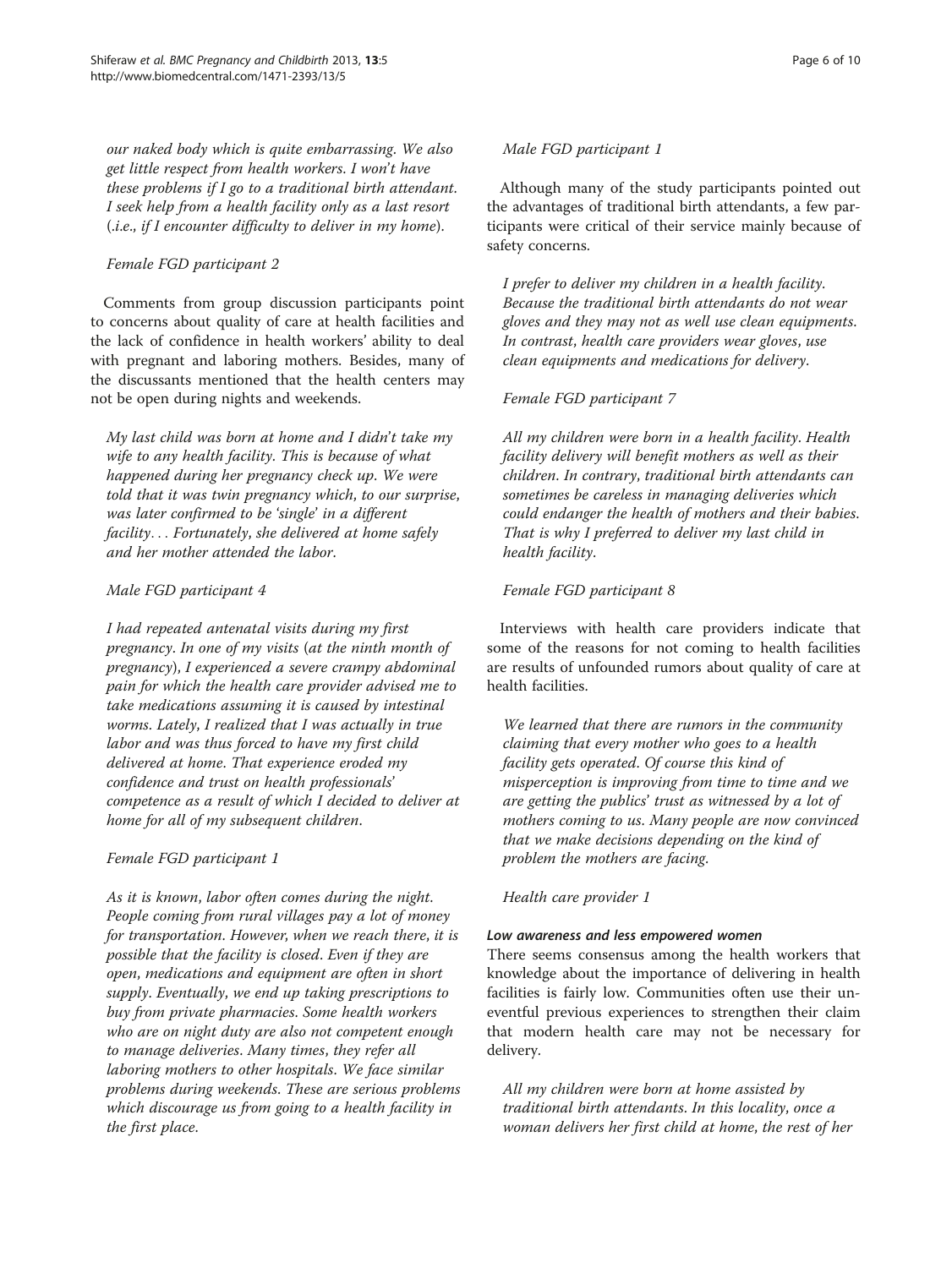children will also be delivered at home. This is because mothers believe that once they are able to give their first birth at home nothing will happen to them in their consecutive home deliveries. In general, in this area mothers deliver their children in their home and no woman wants to deliver her child in health facility unless they face difficulty.

## Female FGD participant 2

It was suggested that many elderly women promote traditional health care at times advising against services at health facilities. As opinion leaders especially on matters related to labor, their position influences the care seeking behavior of particularly young mothers.

We still have many elderly people who discourage going to a health facility for labor claiming that they used to have a better past when there were no modern healthcare services including vaccination, and family planning. For them the health facilities have little impact, if any. These influential people need to be engaged if we are to improve the health seeking behavior of others.

# Volunteer Community health worker 6

In most situations, it is relatives and neighbors (including traditional birth attendants) who are the main decision makers in this community. And this is one of the reasons why laboring mothers stay at home during delivery.

The discussions also point that the community's awareness is improving from time to time. As the following participant explains more and more women are going to health facilities with increasing awareness and better access to health posts in their own villages.

Women in our area usually deliver at their home. One of the reasons is the fact that there were very few health facilities in our locality which provide delivery service. However, currently health posts are being constructed in many villages ('kebeles') and there is also ongoing education by different health workers about the importance of delivery at health institutions which improved service utilization in recent times.

Male FGD participant 1

## Economic constraints during referrals

Cost is a significant deterrent of maternity service seeking in many rural settings. Where distance to the next level of care is a barrier, indirect cost to cover transportation and lodging expenses become particularly important. As illustrated by the following quotes, one of the reasons for not going to the closest health centers appears to be the anticipation of inadequately equipped facilities and further referrals to more distant hospitals which is hardly affordable.

If a laboring mother is referred to other hospitals, she needs to have at least 800 Ethiopian birr for transportation. Most people cannot afford this amount of money. It is usually during this time that the fetus dies due to 'distress' and the mother also gets extremely weak. Health facilities are not well equipped with facilities and there is also shortage of essential drugs.

# Male FGD participant 1

One of the major factors which hinder women from going to health facilities is their financial problem. Even though they know the importance of institutional delivery, they may not go to health facilities as they know they will be referred. Most of the time, they borrow money from their relatives. However, getting that money takes days and it's during this time that the labor goes into complications.

# Male FGD participant 2

Even when families know that the labor is not progressing well and the laboring mother is not doing well, they stay up to 3 days until they exhaust all possibilities (before they sell assets to cover transportation and accommodation expenses). Such financial constraints often prevent mothers from seeking timely care.

Community health volunteer 1

# **Discussion**

The present study examined factors affecting women's preference to home delivery in a predominantly rural region in Ethiopia where physical and financial access to a health facility have been addressed to a certain extent. The study gives in-depth insight into a range of factors that hinder facility based delivery which are often described as lack of knowledge and misperceptions in quantitative surveys. As expected women who were educated and those who had better autonomy in decisions pertaining to household expenses were more likely to deliver in health centers. The findings of the survey and qualitative interviews and discussions are largely similar in that financial and transportation problems are mentioned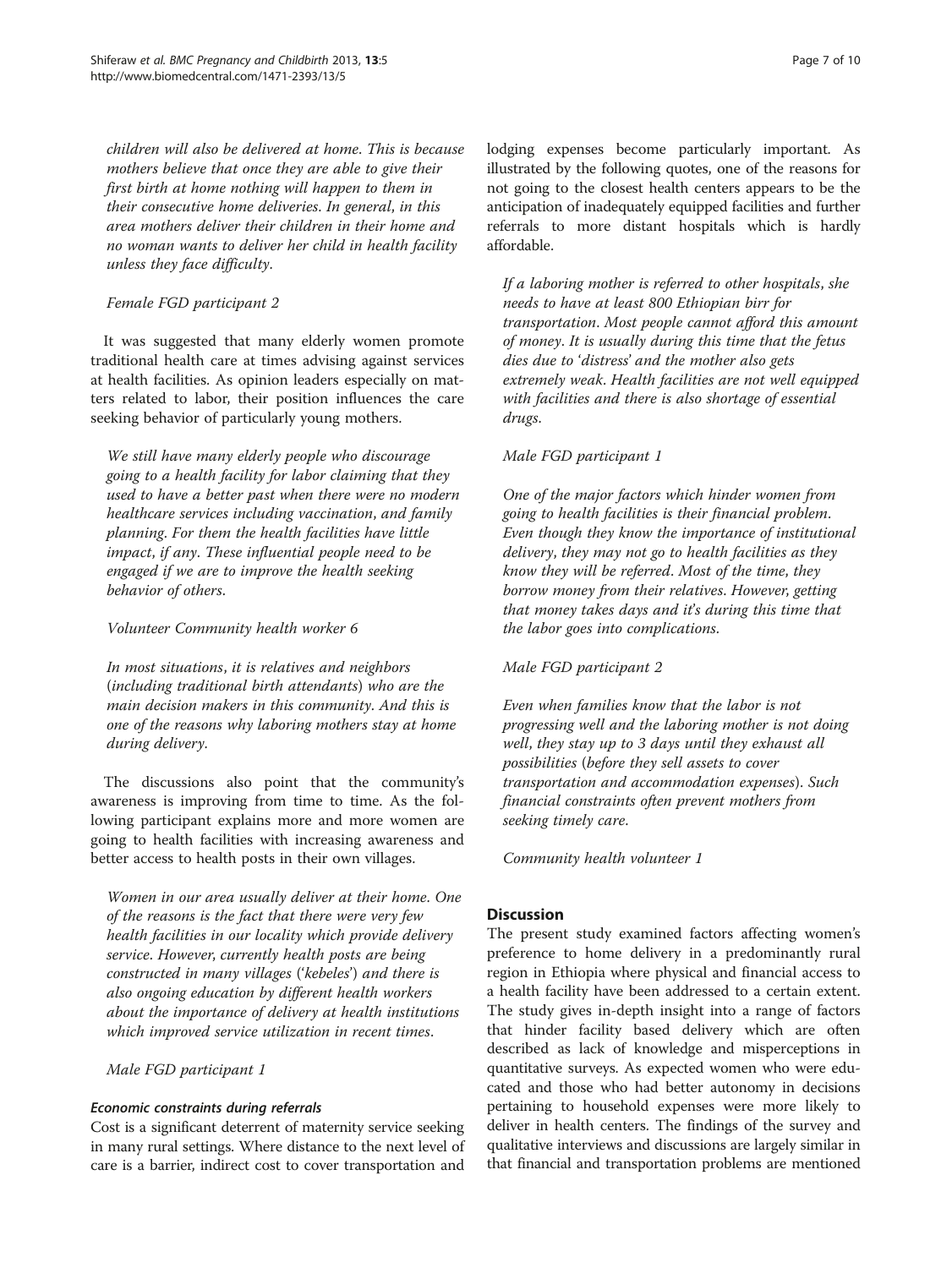as less important reasons to access care from the nearby health centers which is unlike other studies [\[11,12](#page-8-0)].

Our study shows that service availability and physical access do not always result in good delivery service utilization which is in agreement with previous reports [[22,23\]](#page-8-0). Globally, home birth is increasing even in high income countries where service affordability is not a big factor in getting institutional delivery [\[24\]](#page-8-0). Reasons for these emerging trends include the fact that issues that enhance the experience of mothers including convenience, privacy, and respect and providing room for immediate family members (partner, or mother or other designated person) are addressed in a better way by home deliveries [[25-](#page-8-0)[31](#page-9-0)].

The findings indicate that to some extent women's preference for home delivery has been shaped by their negative past experiences with the modern health system including health care providers' competence and poor availability of drugs and equipments [\[26](#page-8-0)]. It was also noted that some women do not go to health facilities anticipating that the facilities will not be fully functional outside the normal working hours (at nights and weekends).

The study results highlight the importance of responsiveness of care in affecting delivery service utilization even in predominantly rural and low resource settings. Various studies have reported barriers embedded in the beliefs, and traditions of communities including poor family participation, fear or embarrassment related to receiving care at health facilities, as well as the perception that health professionals are not paying sufficient attention to traditional norms of the society [\[31-37](#page-9-0)].

Equally important is the relatively strong position of traditional birth attendants as culturally acceptable and trusted source of service providers, who apparently do not have formal linkages with the modern health care and no incentives for early referral and communication. This is in accordance with other studies which reported traditional birth attendants as preferred service providers in rural areas because of their cultural sensitivity, easy availability and cheaper services [\[38](#page-9-0)-[40\]](#page-9-0).

While the Ethiopian health system acknowledges the role of traditional birth attendants as volunteers working under the supervision of the health extension workers [[41](#page-9-0)], their relationship has not been clearly defined. Experiences from other countries indicate that skilled attendance can be better promoted in a system that integrates traditional with the modern health system [[35](#page-9-0)]. Although the evidence is mixed [\[42](#page-9-0)], evaluations of programs which promote trained traditional birth attendants have indicated that their service could increase women's use of antenatal care and emergency obstetric care, and decrease perinatal and neonatal mortality in a context where access to health services is limited and maternal mortality is high [[43](#page-9-0)].

One of the strengths of the present study is that it employed both questionnaire survey and qualitative approaches among a range of stakeholders; women, fathers, community health workers, traditional birth attendants and health care providers which allowed triangulation of findings from multiple perspectives. A potential limitation could be that the study was conducted in only three districts in the Southern region which are within 200 km radius from the national capital and thus may not represent what could be prevalent in more remote corners of the country. It is possible that some of the cultural barriers for service utilization can be context specific limiting transferability of the findings.

#### Conclusions

## Implications for development of a guideline for managing laboring mothers in health facilities and promoting patient centered care

The study indicated that there is a need to emphasize the importance of health care provider-client communication and client centered care in both pre-service and in-service trainings so that women get the respectful attitude and supportive environment that they usually claim to get from traditional birth attendants.

The way expectant mothers and their immediate families are treated varies a lot from facility to facility and there are no guidelines regarding issues such as privacy and psychological support which could be key in determining service utilization. A strategy towards addressing this challenge could be to design and implement a standard protocol across all health facilities regarding the handling of mothers and their relatives during labor. This will help improve mothers' experience during labor without affecting the quality of care.

The fact that there is no proper communication between the different levels of care has also meant that laboring mothers in need of immediate medical attention may avoid going to health facilities anticipating that the facilities will be closed or not functional particularly outside of the conventional working hours. While it is important to avail emergency obstetric services in the nearest health facilities, the communication between the health facilities should be improved to avoid unnecessary referrals and alert the next level health care providers about incoming patients.

# Implications for involving TBAs and designing more

context specific educational messages for the community Given the fact that traditional birth attendants are still regarded well by their communities attending the majority of births, it is important to engage them with the formal health system and facilitate their role in early referral and possibly dispelling misperceptions surrounding labor and delivery in their localities. On the basis of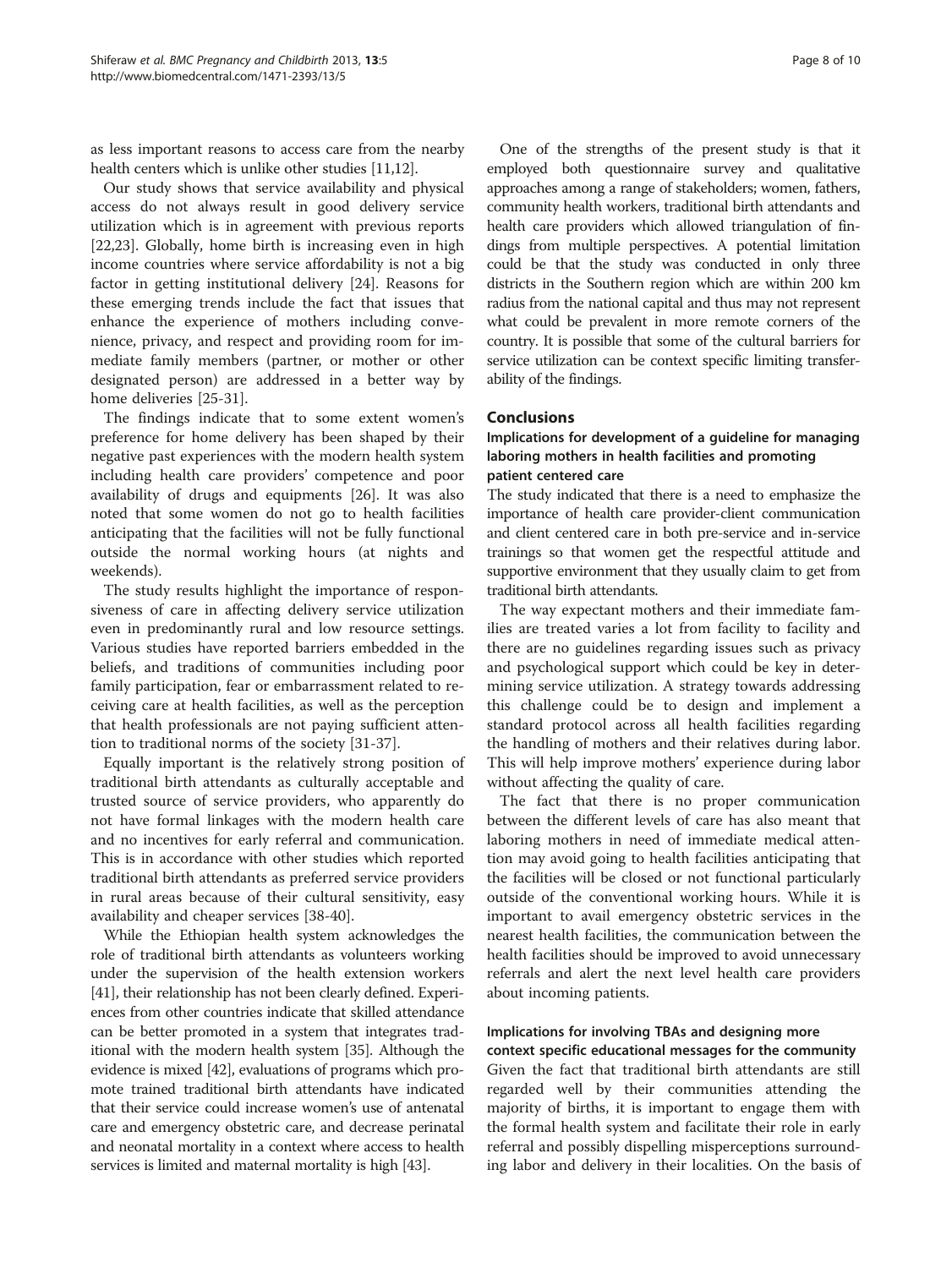<span id="page-8-0"></span>the current and previous studies, it is imperative that future programs consider innovative incentive mechanisms (which could be non-monetary; for example in the form of recognition) for traditional birth attendants who are active in referring mothers to health facilities.

The study pointed that some reasons for not seeking delivery care (such as the traditional values attached to bury the placenta closer to their homes) could be highly context specific which means information education and communication interventions targeting behaviour change should address such socio-cultural beliefs of communities.

#### Implications for further research

Finally, the study revealed that some of the important reasons for preferring home over facility based delivery cannot be captured in the usual structured questionnaires of community based surveys. These factors are commonly categorized as 'unnecessary' and 'not customary' in large quantitative assessments including the demographic and health surveys indicating the importance of using qualitative approaches to get a more complete picture and design more specific educational messages. Future studies should also explore for important motivation factors that can help improve communication between traditional birth attendants and the formal health system.

#### Competing interests

The authors declare that they have no competing interests.

#### Authors' contributions

SS designed the study, coordinated the data collection and management, and helped to draft the manuscript. YM participated in design and analysis of the study. MT participated in coordinating the field work and drafting the report. MS involved in drafting and revising the manuscript. MB participated in qualitative data analysis and revising the manuscript. All authors read and approved the final manuscript.

#### Acknowledgements

The research team would like to thank KMG-Ethiopia and UNFPA-Ethiopia Country Office staffs for their constructive comments on the proposal, and facilitating the logistics for the field work. We would like to extend our gratitude to research assistants (Tadesse Alemayehu, Girma Mamo, and Biruhtesfa Bekele), supervisors and enumerators who helped us during the data collection process. Finally, we thank all study participants who gave their precious time to respond to our questions.

#### Author details

<sup>1</sup>School of Public Health, Addis Ababa University, PO Box 9086code 1000, Addis Ababa, Ethiopia. <sup>2</sup>Department of General Practice, CAPHRI School for Public Health and Primary Care, Maastricht University, Maastricht, Netherlands. <sup>3</sup>Department of General Practice, Tromso University, Tromso, Norway. <sup>4</sup>Technical Advisor-GCACP, International Planned Parenthood Federation, Nairobi, Kenya. <sup>5</sup>UNFPA-Ethiopia Country Office, Addis Ababa, Ethiopia.

#### Received: 2 June 2012 Accepted: 9 January 2013 Published: 16 January 2013

#### References

Hogan MC, et al: Maternal mortality for 181 countries, 1980-2008: a systematic analysis of progress towards millennium development goal 5. Lancet 2010, 375(9726):1609–1623.

- 2. Demographic E, Survey H: Central Statistical Agency. Addis Ababa Ethiopia: MEASURE DHS, ICF International Calverton, Maryland, USA; 2011. 2012.
- 3. Ethiopian Ministry of Health: Emergency Obstetric and Neonatal Care survey report. Ethiopia: Ministry of Health; 2009.
- 4. Starrs A: The safe motherhood action agenda: Priorities for the next decade. Report on the safe motherhood technical consultation 18–23 October 1997, Colomba, Sri Lanka, family care international/the inter-agency group for safe motherhood, New York. New York: Family Care International/The Inter-Agency Group for safe motherhood; 1997.
- 5. AbouZahr C: Global burden of maternal death and disability. Br Med Bull 2003, 67:1–11.
- 6. Khan KS, W.D, Say L, Gulmezoglu AM, Van Look P: WHO systematic review of causes of maternal deaths. Lancet 2006, 367:1066–1074.
- 7. Harvey SA, Ayabacab P, Bucaguc M, Djibrinad S, Edsona WN, Gbangbadee S, et al: Skilled birth attendant competence: An initial assessment in four countries, and implications for the safe motherhood movement. Int J Gynecol Obstet 2004, 87:203–210.
- 8. Koblinsky MA, C.O., Heichelheim J: Organizing delivery care: what works for safe motherhood? Bull World Health Organ 1999, 77:399–404.
- 9. E, B.S.a.G: The role of traditional birth attendants in the reduction of maternal mortality. Stud Health Serv Organization Policy 2001, (17):85–89.
- 10. Dhakal S, van Teijlingen E, Raja EA, Dhakal KB: Skilled care at birth among rural women in Nepal: practice and challenges. J Health Popul Nutr 2011, 29(4):371–378.
- 11. Gage AJ: Barriers to the utilization of maternal health care in rural Mali. Soc Sci Med 2007, 65:1666–1682.
- 12. Gabrysch S, C.S, Cox J, Campbell OMR: The influence of distance and level of care on delivery place in rural Zambia: a study of linked national data in a geographic information system. PLoS Med 2011, 8(1):1-12.
- 13. D., H: Household characteristics affecting where mothers deliver in rural Kenya. Health Econ 1996, 5(4):333–340.
- 14. E., M.D.M.G: Maternal health and health sector reform: opportunities and challenges. Stud Health Serv Organisation Policy 2001, 17:371–386.
- 15. Le Coeur S, Pictet G, M'Pelé P, Lallemant M: Direct estimation of maternal mortality in Africa. Lancet 1998, 352:1525-1526.
- 16. S. B: Appropriate obstetric technologies to deal with maternal complications. Stud Health Serv Organisation Policy 2001, 17:175–194.
- 17. P. B: Over-medicalisation of maternal care in developing countries. Stud Health Serv Organisation Policy 2001, 17:195–206.
- 18. Lerberghe, V.D.B.a.W.V: Safe motherhood strategies: a review of the evidence. Stud Health Serv Organisation Policy 2001, 17.
- 19. Upgrading Kembati Mentti Gezzime Health Centre for Obstetric Fistula Prevention and Treatment. Ethiopia: UNFPA – Ethiopia Project document; 2006.
- 20. Department of Public Health and Clinical Medicine at Umeå University: OpenCode 3.6 B1 © UMDAC and Epidemiology. 2009.
- 21. Keenan KF, E.v.T, Pitchforth E: The analysis of qualitative research data in family planning and reproductive health care. J Fam Plann Reprod Health Care 2005, 31(1):40–43.
- 22. Carter A: "Factors That Contribute to the Low Uptake of Skilled Care During Delivery in Malindi, Kenya". Health and Development program, Kenya: ISP Collection; 2010. Paper 821.
- 23. Magoma M, J.R, Campbell OMR, Cousens S, Filippi V: High ANC coverage and low skilled attendance in a rural Tanzanian district: a case for implementing a birth plan intervention. BMC Pregnancy Childbirth 2010, 10(13):1–12.
- 24. Lancet editorial board: Home birth-proceed with caution. Editorial. Lancet 2010, 376(9738):303.
- 25. Margaret E, Kruk MP, Mbaruku G, de Pinho H, Galea S: Women's preferences for place of delivery in rural Tanzania: a population-based discrete choice experiment. Am J Public Health 2009, 99:1666–1672.
- 26. Kruk ME, Paczkowski MM, Tegegn A, Tessema F, Hadley C, Asefa M, Galea S: Women's preferences for obstetric care in rural Ethiopia: a populationbased discrete choice experiment in a region with low rates of facility delivery. J Epidemiol Community Health 2010, 64:984-988.
- 27. Wendy Christiaens P: Place of birth and satisfaction with childbirth in Belgium and the Netherlands. Midwifery 2009, 25:e11–e19.
- 28. Imogie AO, E.A., Aluko K: Assessing the role of traditional birth attendants (TBAs) in health care delivery in Edo State, Nigeria. Afr J Reprod Health 2002, 6(2):94–100.
- 29. Ingegerd Hildingsson, U.W.m., and Ingela Ra°destad: Swedish women's interest in home birth and in-hospital birth center care. Birth 2003, 30(1):11–22.